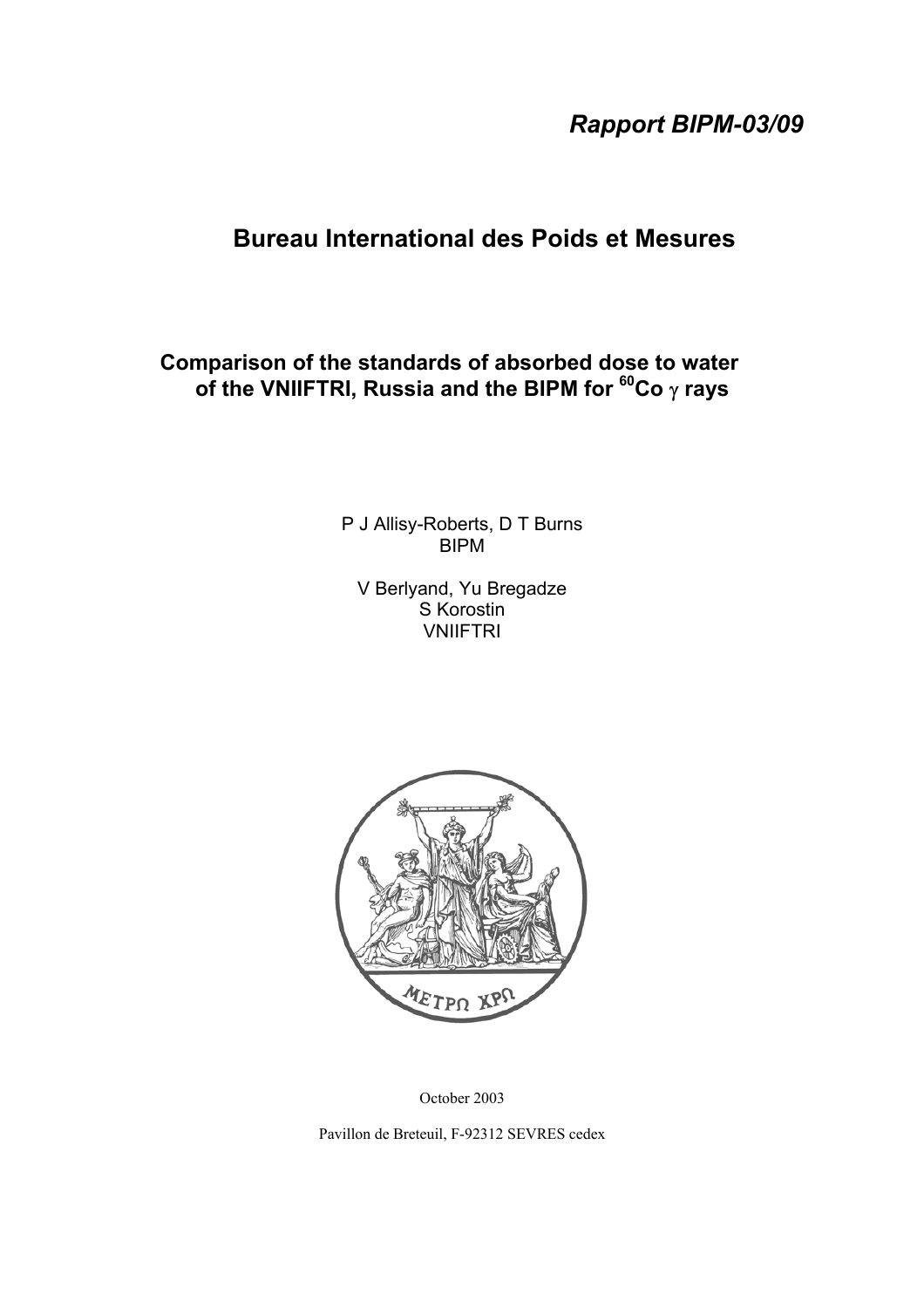## **Comparison of the standards of absorbed dose to water of the VNIIFTRI, Russia and the BIPM for 60Co** γ **rays**

by P.J. Allisy-Roberts\* , D.T. Burns\*, V. Berlyand\*\*, Yu. Bregadze\*\* S. Korostin\*\*

\*Bureau International des Poids et Mesures, F-92310 Sèvres \*\* All-Russian Scientific Research Institute for Physical-Technical and Radiotechnical Measurements, Moscow 141570, Russia

#### **Abstract**

A comparison of the standards of absorbed dose to water of the All-Russian Scientific Research Institute for Physical-Technical and Radiotechnical Measurements (VNIIFTRI), Russia and of the Bureau International des Poids et Mesures (BIPM) has been made in  ${}^{60}Co$ gamma radiation. The results show that the VNIIFTRI and the BIPM standards for absorbed dose to water are in agreement, yielding a mean ratio of 0.9967 for the calibration factors of the transfer chambers, the difference from unity being within the combined standard uncertainty (0.0043) for this result.

## **1. Introduction**

An indirect comparison of the standards of absorbed dose to water of the All-Russian Scientific Research Institute for Physical-Technical and Radiotechnical Measurements (VNIIFTRI) and of the Bureau International des Poids et Mesures (BIPM) has been carried out in <sup>60</sup>Co radiation. The measurements at the BIPM took place in March 2001. This absorbed dose to water comparison is the first such comparison made between the two laboratories.

The primary standard of the VNIIFTRI for absorbed dose is a pair of identical heatflow calorimeters mounted in a graphite phantom as described in [1]. The absorbed dose to water is determined by transferring from absorbed dose to graphite using cavity theory and a thick-walled graphite cavity chamber as described in [2]. The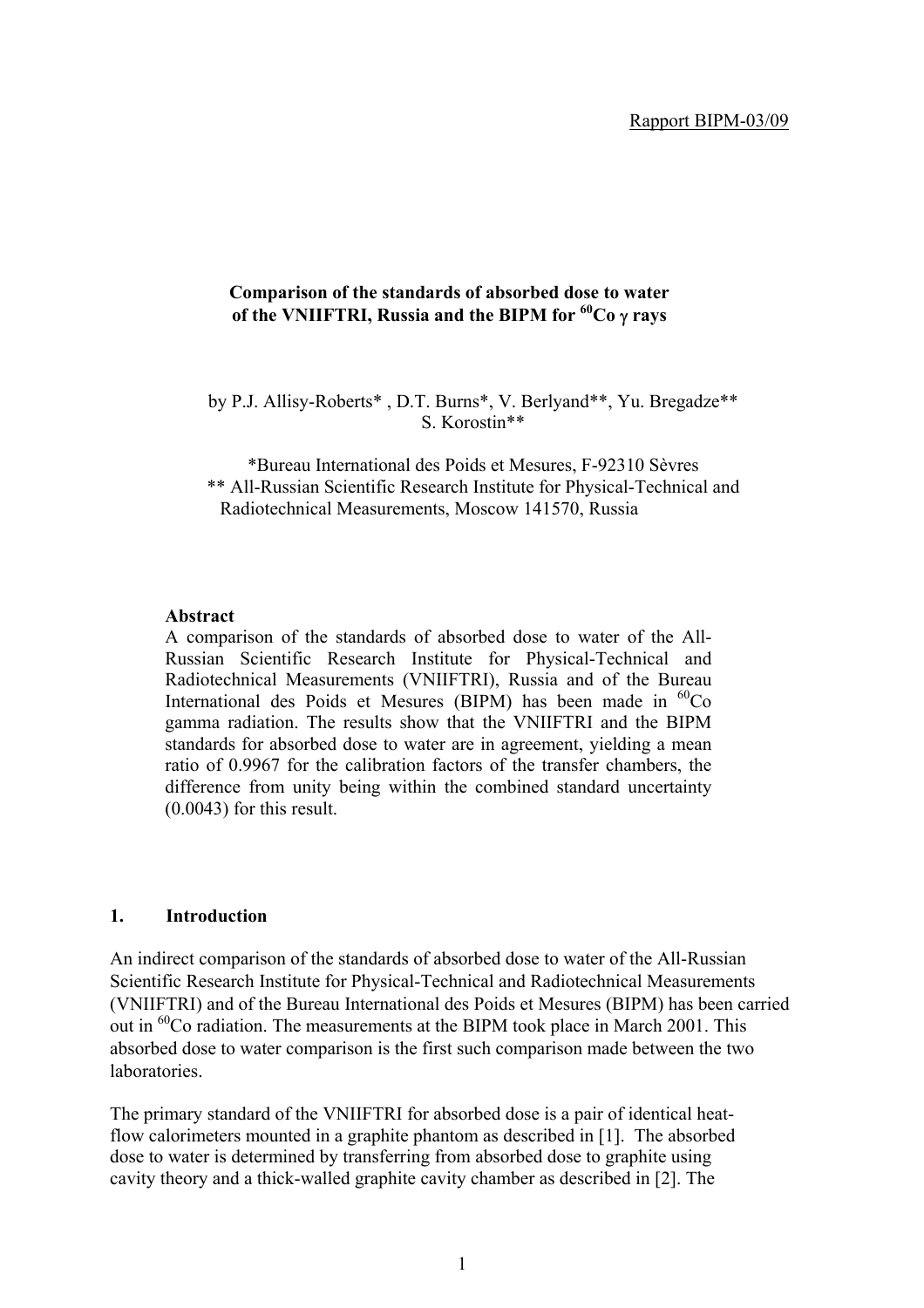BIPM primary standard is a graphite cavity ionization chamber of pancake geometry [3].

This comparison was undertaken using two ionization chambers belonging to the VNIIFTRI as transfer instruments. The result of the comparison is given in terms of the mean ratio of the calibration factors of the transfer chambers determined at the two laboratories under the same reference conditions.

## **2. Determination of the absorbed dose to water**

At the BIPM, the absorbed dose rate to water is determined ionometrically from

$$
\dot{D}_{\text{w,BIPM}} = \frac{I}{m} \frac{W}{e} \overline{s}_{\text{c,a}} (\overline{\mu}_{\text{en}}/\rho)_{\text{w,c}} \Psi_{\text{w,c}} (1+\varepsilon)_{\text{w,c}} \Pi k_i, \qquad (1)
$$

where  $I/m$  is the ionization current per unit mass of air measured by the standard, *W* is the average energy spent by an electron of charge *e* to produce an ion pair in dry air,  $\bar{s}_{c,a}$  is the ratio of the mean stopping powers of graphite and air,  $(\bar{\mu}_{en}/\rho)_{w,c}$  is the ratio of the mean mass energy-absorption coefficients,  $\Psi_{w,c}$  is the ratio of the photon energy fluences,  $(1 + \varepsilon)_{w,c}$ is the ratio of the absorbed dose to the collision component of kerma, and  $\Pi k_i$  is the product of the correction factors to be applied to the standard.

The values of the physical constants and the correction factors entering in (1) are given in [3] together with their uncertainties, the combined relative standard uncertainty being  $2.9 \times 10^{-3}$ . The uncertainty budget is given in Table 1.

Absorbed dose is determined at the BIPM under reference conditions defined by the Consultative Committee for Ionizing Radiation (CCRI), previously known as the CCEMRI [4]:

- the distance from the source to the reference plane (centre of the detector) is 1 m;
- the field size in air at the reference plane is 10 cm  $\times$  10 cm, the photon fluence rate at the centre of each side of the square being 50 % of the photon fluence rate at the centre of the square;
- the reference depth is  $5 \text{ g cm}^{-2}$ .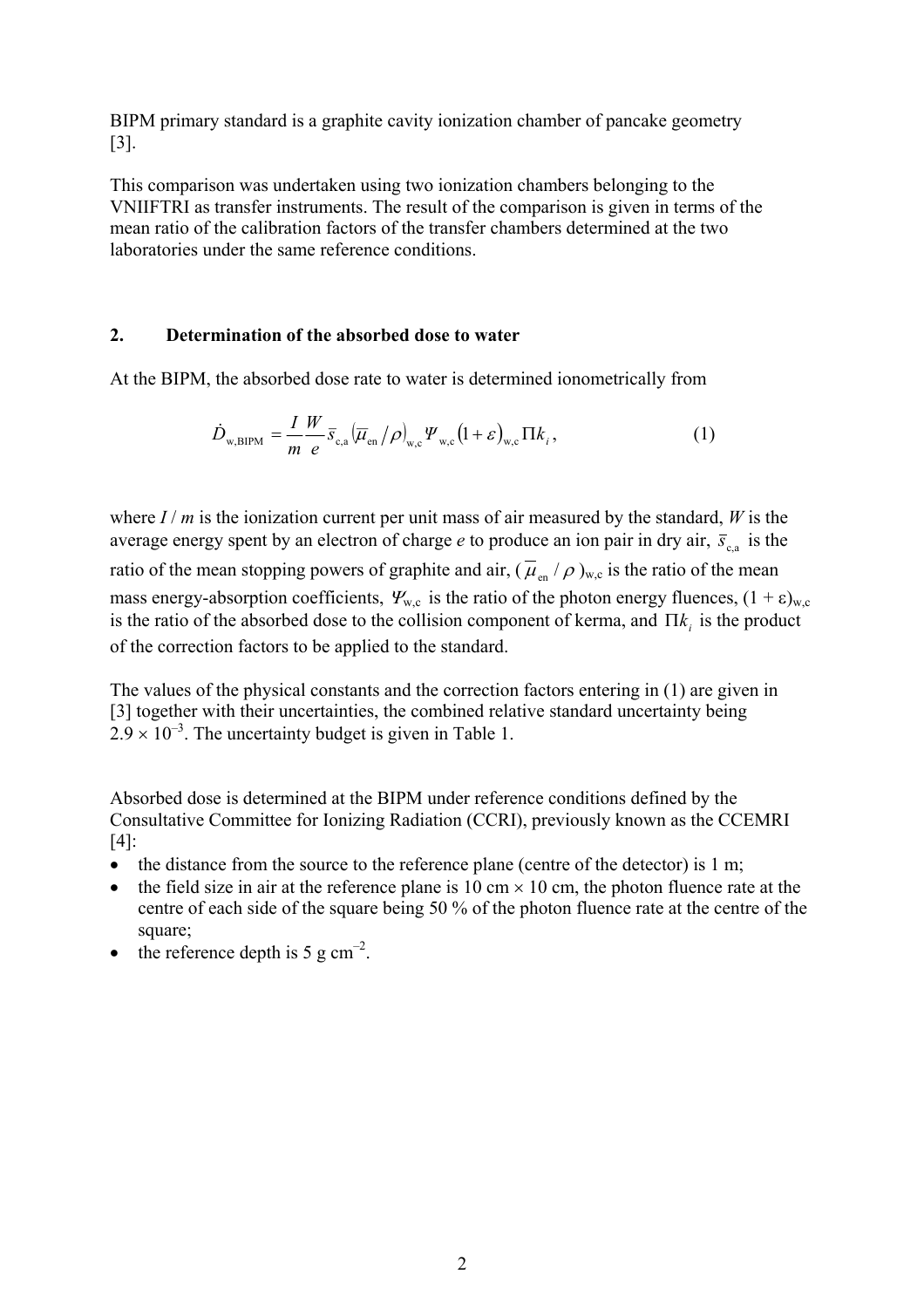| Quantity                                                  | <b>BIPM</b> value | BIPM relative standard uncertainty <sup>(1)</sup> |              |  |
|-----------------------------------------------------------|-------------------|---------------------------------------------------|--------------|--|
|                                                           |                   | $100 s_i$                                         | 100 $u_i$    |  |
| Dry air density $^{(2)}$ / (kg m <sup>-3</sup> )          | 1.2930            |                                                   | 0.01         |  |
| $W/e$ / $(J C^{-1})$                                      | 33.97             |                                                   |              |  |
| $\overline{s}_{c,a}$                                      | 1.0030            |                                                   | $0.11^{(3)}$ |  |
| $k_{\text{cav}}$ (air cavity)                             | 0.9900            | 0.03                                              | 0.04         |  |
| $(\overline{\mu}_{en}/\rho)_{w,c}$                        | 1.1125            | 0.01                                              | 0.14         |  |
| $\Psi_{w,c}$ (photon fluence ratio)                       | 1.0065            | 0.04                                              | 0.06         |  |
| $(1+\epsilon)_{w,c}$ (dose to kerma ratio)                | 1.0015            |                                                   | 0.06         |  |
| $k_{\text{ps}}$ (PMMA <sup>(4)</sup> envelope)            | 0.9999            | 0.00 <sub>5</sub>                                 | 0.01         |  |
| $k_{\text{pf}}$ (phantom window)                          | 0.9996            |                                                   | 0.01         |  |
| (radial non-uniformity)<br>$k_{\rm rn}$                   | 1.0051            | 0.00 <sub>5</sub>                                 | 0.03         |  |
| (recombination losses)<br>$k_{\rm s}$                     | 1.0016            | 0.004                                             | 0.01         |  |
| $k_h$ (humidity)                                          | 0.9970            |                                                   | 0.03         |  |
| Volume of standard CH4-1 /<br>$\text{cm}^3$               | 6.8810            | 0.19                                              | 0.03         |  |
| <i>I</i> (ionization current)                             |                   | 0.01                                              | 0.02         |  |
| Quadratic summation                                       |                   | 0.20                                              | 0.21         |  |
| Combined relative standard<br>uncertainty of $D_{w,BIPM}$ |                   | 0.29                                              |              |  |

## **Table 1. Physical constants, correction factors and relative standard uncertainties for the BIPM ionometric standard of absorbed dose to water**

(1) In each Table,  $s_i$  represents the Type A relative standard uncertainty  $u_A(x_i)/\bar{x}_i$ , estimated by statistical means;  $u_i$  represents the Type B relative standard uncertainty  $u_B(x_i)/\bar{x}_i$  estimated by other means.

(2) At 0 °C and 101.325 kPa.

(3) Combined uncertainty for the product of  $(W / e)\overline{s}_{c,a}$ .

(4) PMMA is the acronym for polymethylmethacrylate.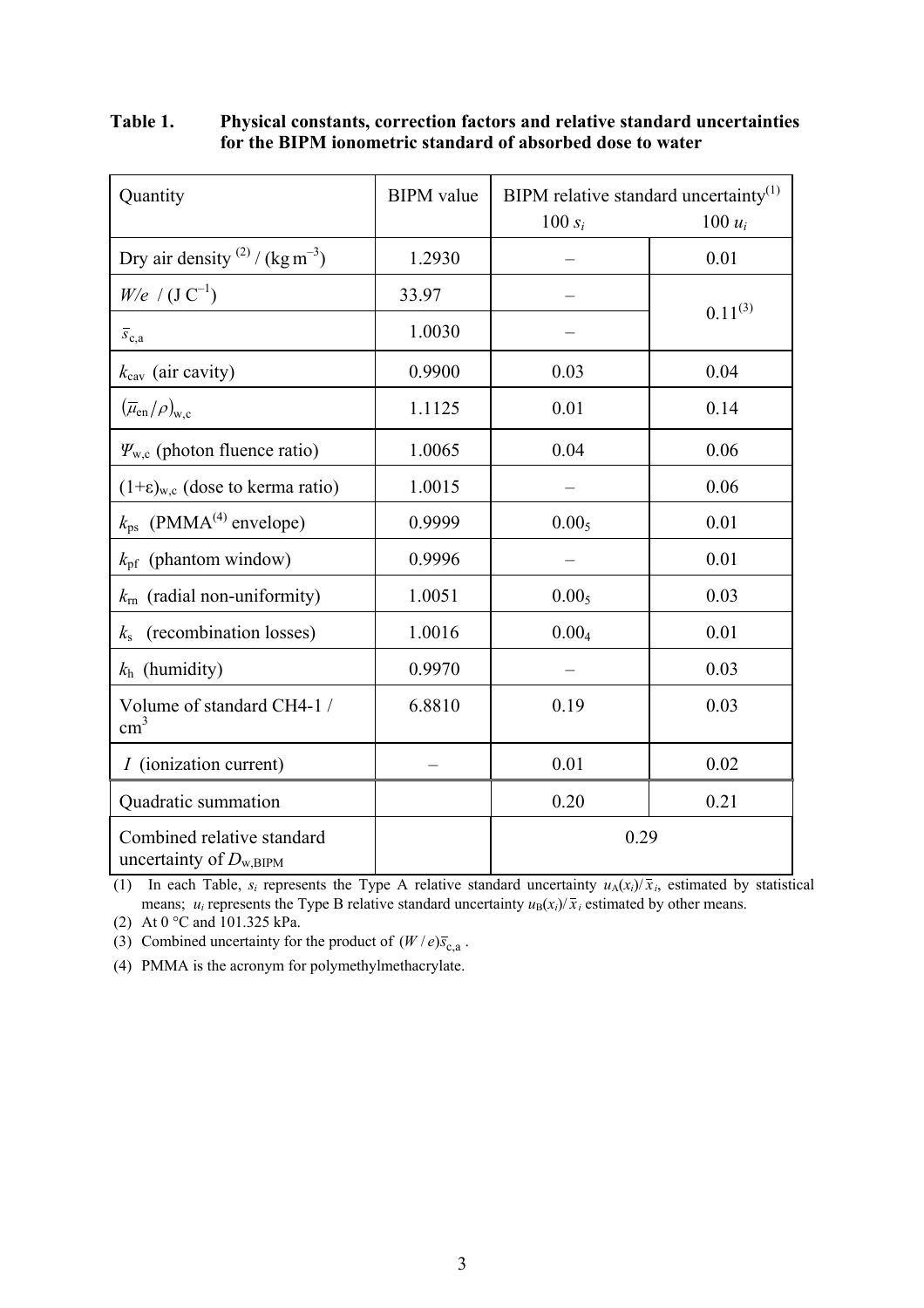At the VNIIFTRI the absorbed dose to water is derived from the calorimetric determination of the absorbed dose to graphite. The principal element of the standard is a pair of identical heatflow calorimeters mounted in a graphite phantom. One of the calorimeters (working) is located in the radiation field and the other (reference) is located outside the field. The temperature response to radiation is measured with thermopiles that are connected in a differential circuit, the reference calorimeter being used to reduce the effect of phantom temperature variations on the response of the working calorimeter.

The design and operation of the calorimeters is described in [1]. The correction factors applied to the standard are described below, followed by the transfer to the absorbed dose to water from the absorbed dose to graphite. These factors and the components of uncertainty are given in Tables 2 and 3, producing a combined relative standard uncertainty of  $4 \times 10^{-3}$  for the absorbed dose to water.

The absorbed dose rate to graphite,  $\dot{D}_c$ , at the reference point in graphite is given by

$$
\dot{D}_{\rm c} = (P/m)k_{\rm gap}k_{\rm depth}k_{\rm d}k_{\rm m}k_{\rm an}k_{\rm t} \,. \tag{2}
$$

The physical quantities and correction factors in (2) are described below and listed with their relative standard uncertainties in Table 2.

## *The radiation power absorbed in the graphite core, P*

The calorimeters are operated in the quasi-isothermal mode in which the electrical power input to the calorimeter core in the absence of radiation is matched as closely as possible to the anticipated radiation power. The electric heating is switched off at the same time as the radiation source is switched on, so that the rate of heating of the core remains approximately constant. The radiation power input can thus be determined readily against the VNIIFTRI working standards of resistance and voltage.

#### *The mass of the calorimeter core, m*

This was measured at the VNIIFTRI and corrected for impurities and buoyancy.

### *Correction factor for the calorimeter gaps,*  $k_{\text{gap}}$

The difference between the absorbed dose rate at the centre of the calorimeter core and that at the same position in a solid graphite phantom is calculated using Monte-Carlo codes and the correction factor*, k*gap, is derived from these results. The gap correction is calculated for a 110 mm diameter field incident on the calorimeter with the centre of the core at a depth in graphite of 3.2 mm (5.46 g  $cm^{-2}$ ) and at a distance of 700 mm from the source.

## *Correction factor for the reference depth in graphite, k*<sub>depth</sub> and correction factor for the *reference distance from the source in graphite,*  $k_d$

A hole for the ionization chamber is made in the same phantom as the calorimeter assembly and at the same position (at the same depth) at which the calorimeter core is located. Therefore correction factors for both  $k_{\text{deoth}}$  and  $k_{\text{d}}$  were taken as unity.

*Correction factor for radial non-uniformity of the* 60Co *beam over the calorimeter core, k*rn This factor was obtained experimentally by measuring the radial profile of the beam using a thimble ionization chamber.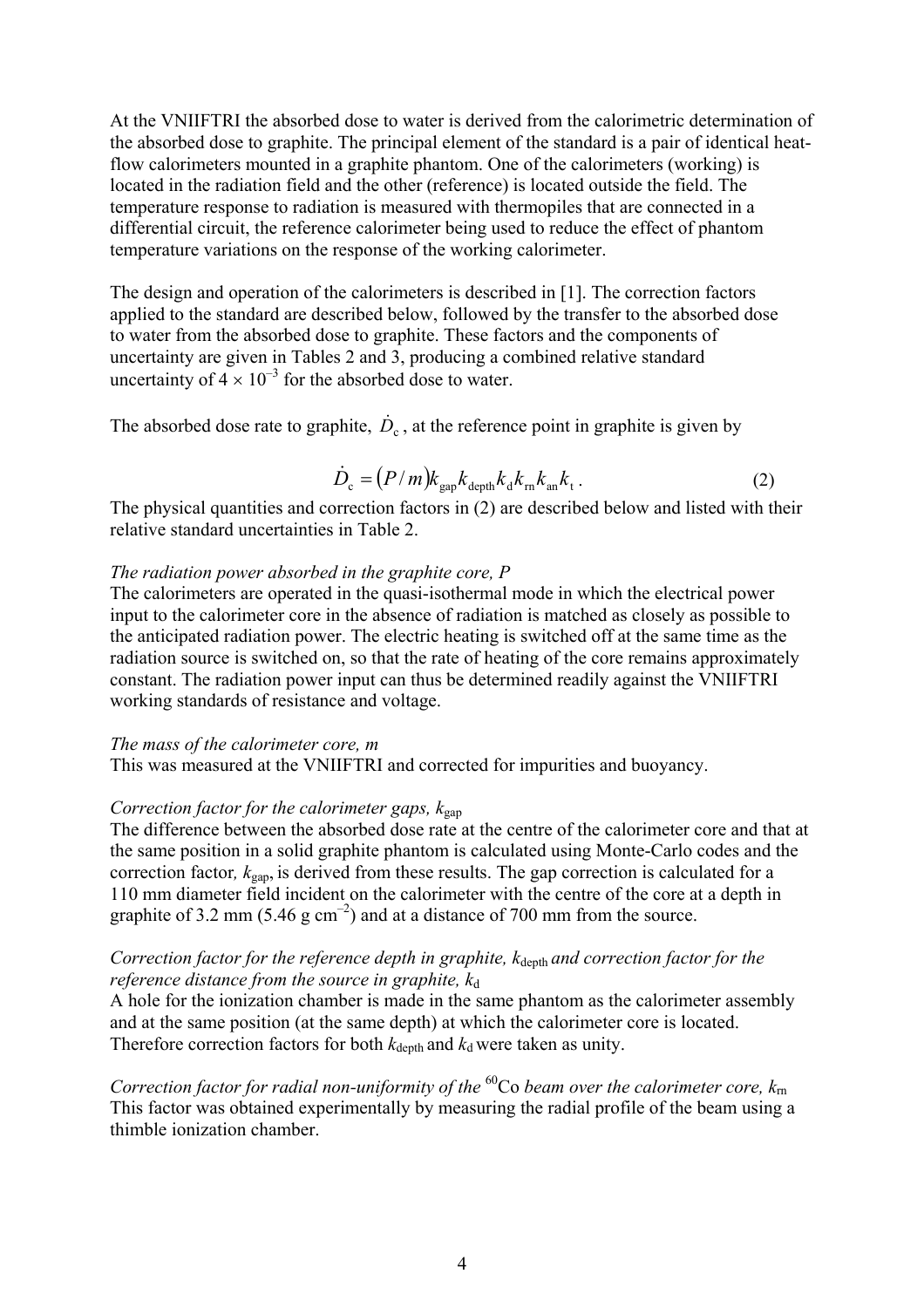*Correction for the axial non-uniformity of the* 60Co *beam over the calorimeter core, k*an This correction factor was obtained from the departure from linearity of the measured depthdose distribution over the calorimeter core.

## *Normalization factor for the reference date and time,*  $k_t$

The calorimeter measurements are corrected to the reference date and time of 2001-03-01 at 12:00 UCT<sup>1</sup>. The half-life of <sup>60</sup>Co was taken as 1 925.5 d,  $\sigma$  = 0.5 d [5].

## **Table 2. Relative standard uncertainties for absorbed dose to graphite for 60Co gamma rays at the VNIIFTRI.**

|                |                                                  | <b>VNIIFTRI</b><br>values | <b>VNIIFTRI</b> relative standard<br>uncertainty |              |
|----------------|--------------------------------------------------|---------------------------|--------------------------------------------------|--------------|
|                |                                                  |                           | 100 $u_{iA}$                                     | 100 $u_{iB}$ |
|                | 1. Measurement of absorbed dose rate to graphite |                           |                                                  |              |
| a.             | Long-term mean dose rate (1990-2001)             |                           | 0.12                                             |              |
| $\mathbf b$ .  | Electrical calibration <sup>2</sup>              |                           |                                                  | 0.15         |
| $\mathbf{c}$ . | Mass of calorimeter core $m / g$                 | 1.5826                    |                                                  | 0.05         |
| d.             | Time measurements                                |                           |                                                  | 0.02         |
| d.             | Calorimeter gaps correction $k_{\text{gap}}$     | 1.0050                    |                                                  | 0.10         |
| e.             | Reference distance correction $k_d$              |                           |                                                  | 0.04         |
| f.             | Reference depth correction $k_{\text{depth}}$    |                           |                                                  | 0.12         |
| g.             | Radial non-uniformity correction $k_{\rm rn}$    | 1.0005                    |                                                  | 0.01         |
| h.             | Axial non-uniformity correction $k_{an}$         | 1.0000                    |                                                  | 0.01         |
|                |                                                  |                           |                                                  |              |
|                | Uncertainty of absorbed dose rate to graphite    |                           | 0.12                                             | 0.23         |

The absorbed dose to water at the VNIIFTRI is derived from the graphite absorbed dose by  $D_{\text{w.VNIFFRI}} = D_{\text{c}} I_{\text{w.c}} (\overline{\mu}_{\text{en}}/\rho)_{\text{w.c}} \beta_{\text{w.c}} p_{\text{w.c}}$  (3)

where

| $D_{\rm c}$ | is the absorbed dose to graphite at the reference point in graphite, |
|-------------|----------------------------------------------------------------------|
|-------------|----------------------------------------------------------------------|

- $I_{\text{wc}}$  is the ratio of the ionization currents of the cavity chamber at the reference points in water and graphite,
- $(\overline{\mu}_{en}/\rho)_{w_c}$  is the ratio of the mean mass energy-absorption coefficients for water and graphite for the photon energy spectra at the corresponding reference points,
- $\beta_{\text{wc}}$  is the ratio of the absorbed dose to the collision component of kerma, at the reference points in water (w) and in graphite (c),
- $p_{\text{w.c}}$  is the correction factor for the replacement of water by graphite with a volume equal to the entire volume of the ionization chamber [6].

<sup>-</sup>

<sup>&</sup>lt;sup>1</sup> UCT is Universal Coordinated Time<br><sup>2</sup> The statistical uncertainty ( $u_{iA}$ ) in the electrical calibration is accounted for in the statistical uncertainty in the long-term mean dose rate (1a).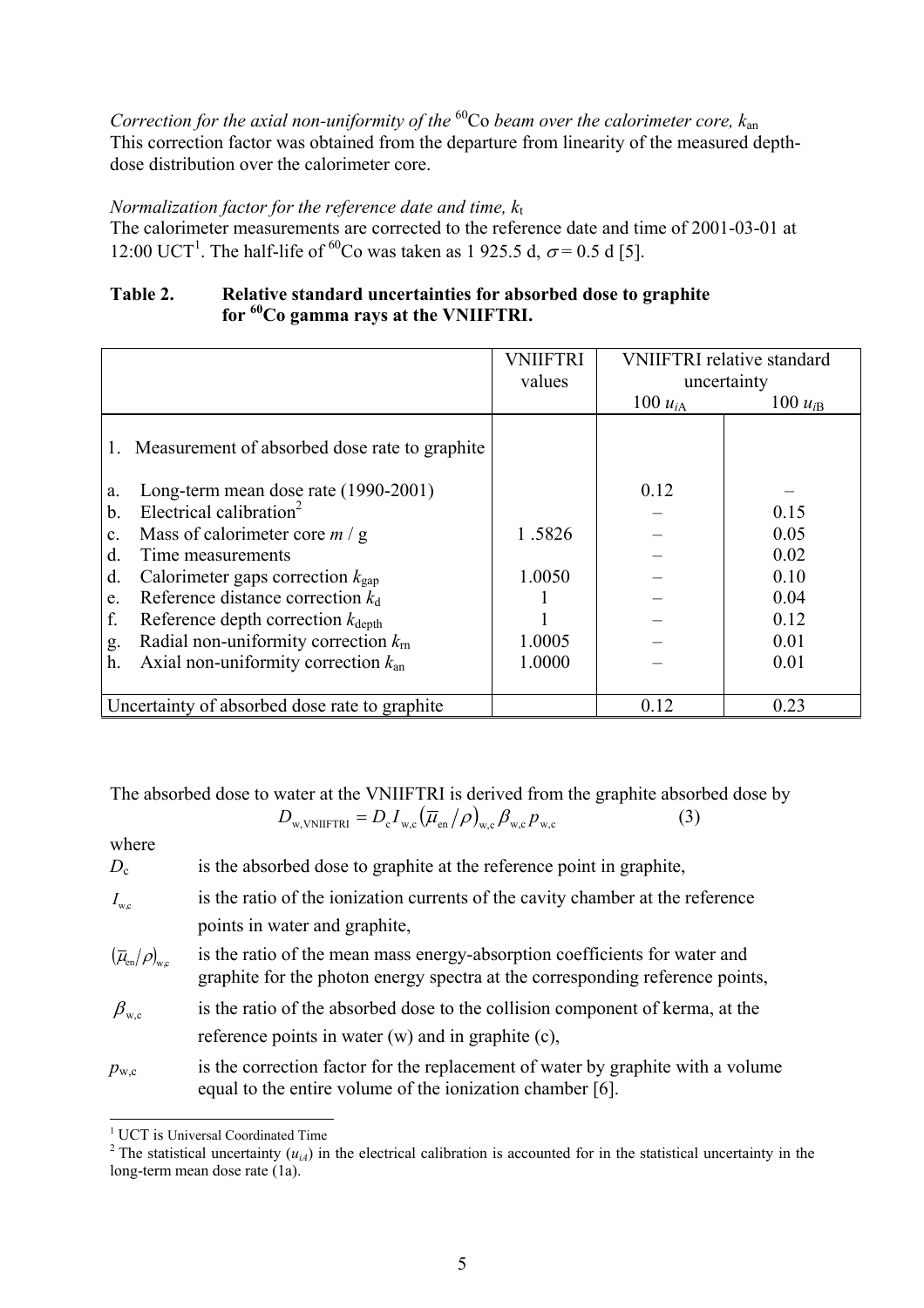The factors  $(\bar{\mu}_{en}/\rho)_{wc}$  and  $\beta_{wc}$  are derived by calculation using published data for the coefficients and parameters of the measured energy spectra at the reference points in the water and graphite phantoms [2]. The perturbation factor  $p_{w,c}$  was evaluated experimentally.

Absorbed dose to water is determined at the VNIIFTRI under the same reference conditions as at the BIPM and is maintained through the use of a series of secondary standard ionization chambers calibrated directly against the graphite calorimeter.

## **Table 3. Relative standard uncertainties for the conversion to absorbed dose to water for 60Co gamma rays at the VNIIFTRI.**

|                                                                                                          | <b>VNIIFTRI</b> | <b>VNIIFTRI</b> relative standard |              |
|----------------------------------------------------------------------------------------------------------|-----------------|-----------------------------------|--------------|
|                                                                                                          | values          | uncertainty                       |              |
|                                                                                                          |                 | $100 u_{iA}$                      | 100 $u_{iB}$ |
| Transfer absorbed dose from graphite to water<br>2.                                                      |                 |                                   |              |
| Ratio of mass energy-absorption coefficients<br>a.                                                       | 1.1125          |                                   | 0.29         |
| $(\mu_{\rm en}/\rho)_{\rm w}/(\mu_{\rm en}/\rho)_{\rm c}$                                                |                 |                                   |              |
| b. Correction for the replacement of water by<br>graphite $(p_{w,c})$                                    | 1.0089          |                                   | 0.10         |
|                                                                                                          |                 |                                   |              |
| Ratio of absorbed dose and the collision<br>$\mathbf{c}$ .<br>component of kerma $(\beta_{w}/\beta_{c})$ | 1.000           |                                   |              |
|                                                                                                          |                 |                                   | 0.05         |
| Position of chamber in graphite<br>d.                                                                    |                 |                                   | 0.05         |
| Position of chamber in water<br>e.                                                                       |                 |                                   | 0.05         |
| Measurement of ionization current ratio<br>f.                                                            |                 | 0.05                              | 0.05         |
|                                                                                                          |                 |                                   |              |
| Uncertainty of transfer from graphite to water                                                           |                 | 0.05                              | 0.32         |
| Uncertainty of absorbed dose to graphite (Table 2)                                                       |                 | 0.12                              | 0.23         |
| Quadratic summation                                                                                      |                 | 0.13                              | 0.38         |
| Combined relative standard uncertainty of                                                                |                 |                                   |              |
| $D_{\rm w,~VNIIFTRI}$                                                                                    | 0.40            |                                   |              |

The value of  $\dot{D}_{w, VNIIFTRI}$  used for the comparison is the mean of measurements made over a period of four months before and after the measurements at the BIPM. The value is normalized to the date and time of 2001-01-01 T00:00:00 UTC as is the ionization current of the transfer chambers (using the weighted mean half-life value of 1925.5 d,  $\sigma$  = 0.5 d [5]).

The  $\dot{D}_{\text{w-BPM}}$  value is the mean of measurements made over a period of three months before and after the comparison. By convention it is given at the reference date of 2001-01-01 T00:00:00 UTC, as is the value of the ionization current, using the same half-life as above.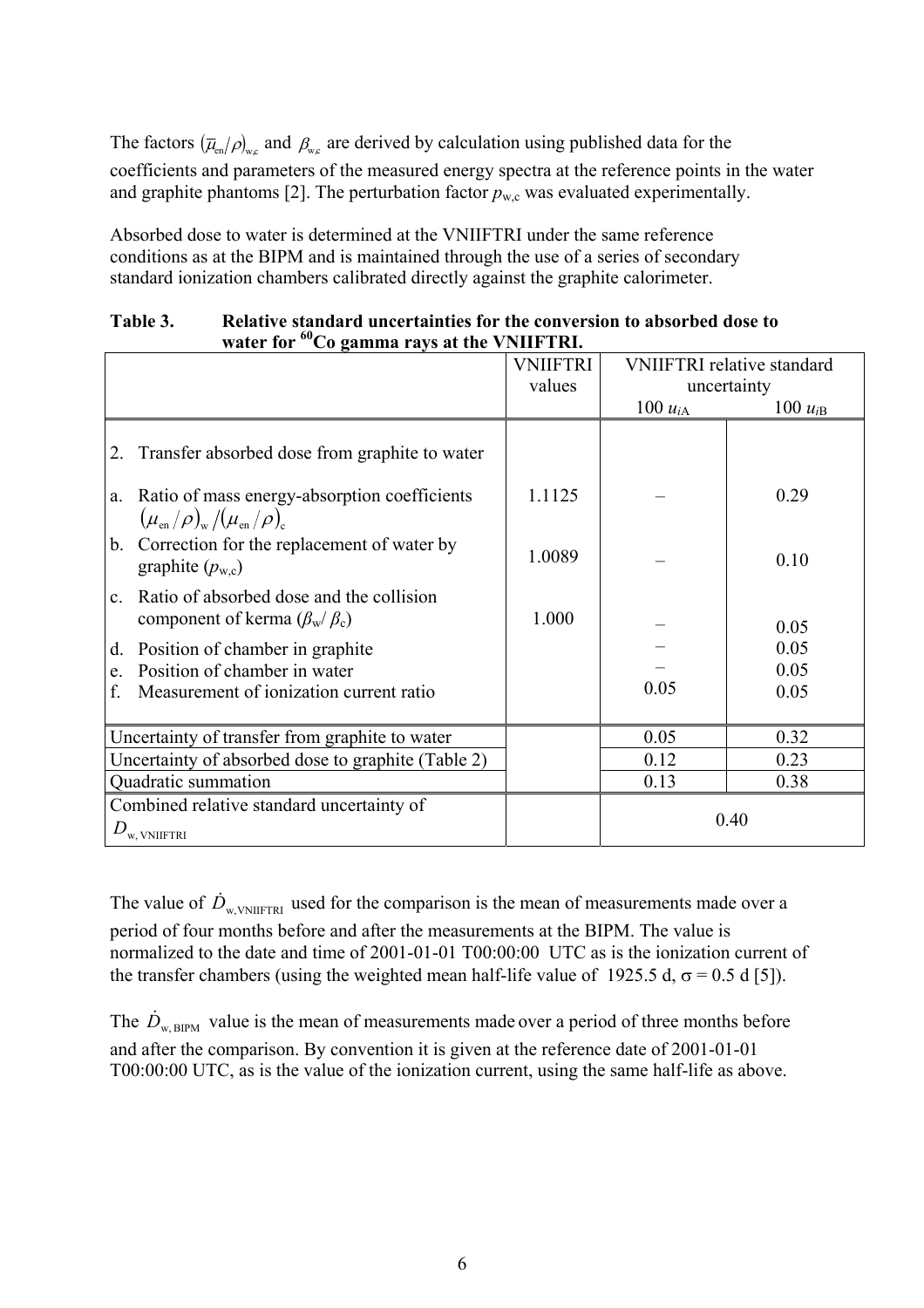#### **3. The transfer chambers and their calibration**

The comparison of the VNIIFTRI and BIPM standards was made indirectly using the calibration factors  $N_{D,w}$  for the two transfer chambers, given by

$$
N_{D,\text{w, lab}} = \dot{D}_{\text{w, lab}} / I_{\text{lab}} \tag{4}
$$

where  $D_{w, lab}$  is the water absorbed dose rate and  $I_{lab}$  is the ionization current of a transfer chamber measured at the VNIIFTRI or the BIPM. The current is corrected for the effects and influences described in this section.

The transfer chambers are two NE2505/3 ionization chambers belonging to the VNIIFTRI with serial numbers 2404 and 2410. Their main characteristics are listed in Table 4. These chambers were calibrated at the VNIIFTRI immediately before and after the measurements at the BIPM. The uncertainty budget for a VNIIFTRI calibration is given in Table 5.

| Characteristic/Nominal values | NE2505/3                  |                        |
|-------------------------------|---------------------------|------------------------|
| Dimensions                    | Inner diameter            | $6.3 \text{ mm}$       |
|                               | Wall thickness            | $0.36$ mm              |
|                               | Cavity length             | 24.1 mm                |
|                               | Tip to reference<br>point | 13.0 mm                |
| Electrode (Al)                | Length                    | 20.6 mm                |
|                               | Diameter                  | $1.0 \text{ mm}$       |
| Volume                        | Air cavity                | $0.69$ cm <sup>3</sup> |
| Wall                          | Material                  | graphite               |
|                               | Density                   | 1.8 g $cm^{-3}$        |
| Applied voltage               | Positive polarity         | 250 V                  |

**Table 4. Characteristics of the VNIIFTRI transfer chambers**

The experimental method for calibrations at the VNIIFTRI is described in [2] and that for the BIPM in [7]. At each laboratory the chambers were positioned with the stem perpendicular to the beam direction and with the markings on both chamber and envelope facing the source. This was particularly important as measurements at the VNIIFTRI of the chamber with serial number 2410 show a significant change response with chamber orientation (0.16 %).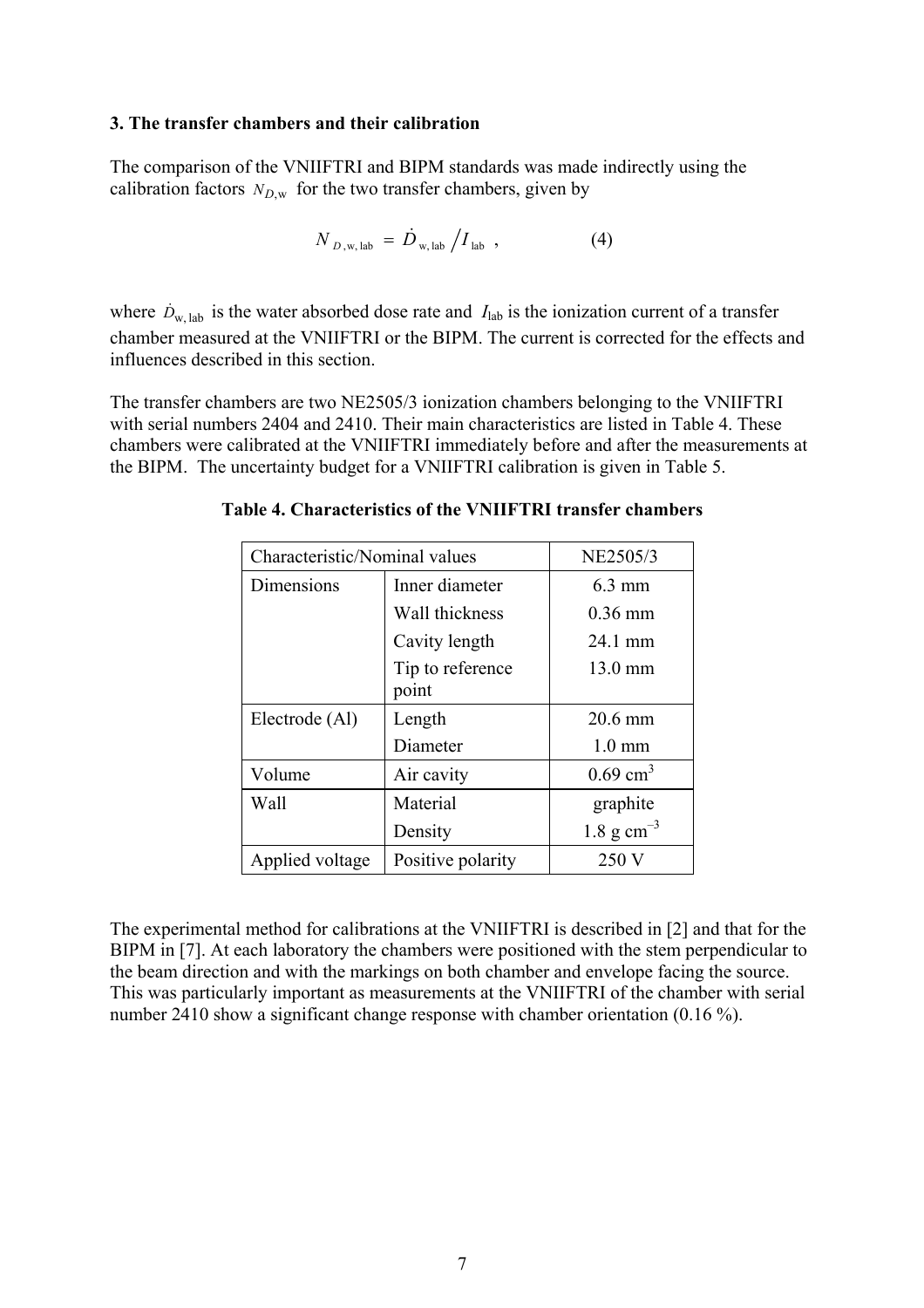## **Table 5. Relative standard uncertainties for the calibration of a transfer chamber in terms of absorbed dose to water at the VNIIFTRI.**

|                                                                       | <b>VNIIFTRI</b> | <b>VNIIFTRI</b> relative standard |              |
|-----------------------------------------------------------------------|-----------------|-----------------------------------|--------------|
|                                                                       | values          | uncertainty                       |              |
|                                                                       |                 | 100 $u_{iA}$                      | 100 $u_{iB}$ |
| 1. Determination of absorbed dose to graphite                         |                 | 0.12                              | 0.23         |
| Conversion to absorbed dose to water<br>$\mathfrak{2}^{\mathfrak{1}}$ |                 | 0.05                              | 0.32         |
| Measurement of ionization current<br>3.                               |                 |                                   |              |
| a. Electrometer reading                                               |                 | 0.03                              | 0.17         |
| b. PMMA waterproof sleeve                                             | 1.0000          |                                   | 0.03         |
| c. Correction for air temperature and pressure                        |                 |                                   | 0.04         |
| d. Correction for air humidity                                        | 1.0003          |                                   | 0.03         |
| e. Time measurement                                                   |                 |                                   | 0.01         |
|                                                                       |                 |                                   |              |
| Quadratic summation                                                   |                 | 0.13                              | 0.43         |
|                                                                       |                 |                                   |              |
| Combined relative standard uncertainty of                             |                 |                                   |              |
| $N_{D_{\mathbf{W}}, \mathbf{V}\mathbf{NIIFTRI}}$                      |                 | 0.45                              |              |
|                                                                       |                 |                                   |              |

A collecting voltage of 250 V (positive polarity), supplied at each laboratory, was applied to each chamber at least 30 min before measurements were made. No corrections were applied at either laboratory for polarity. A recombination correction of 1.0008 is applied at the VNIIFTRI. The same correction was applied at the BIPM as volume recombination is negligible at an air kerma rate of less than 15 mGy  $s^{-1}$  for these chambers at this polarizing voltage. The initial recombination loss will be the same in the two laboratories where the absorbed dose rates are 4 mGy  $s^{-1}$  and 3 mGy  $s^{-1}$  at the VNIIFTRI and the BIPM. respectively.

The charge *Q* collected by each transfer chamber was measured using a Keithley electrometer, model 642 at the BIPM and an electrometer model DKS-101 at the VNIIFTRI. The chambers were pre-irradiated for at least 20 min ( $\approx$  5 Gy) at the VNIIFTRI and for at least 30 min ( $\approx$  5 Gy) at the BIPM before any measurements were made.

The ionization current measured by each transfer chamber was corrected for the leakage current at the BIPM and at the VNIIFTRI, a relative effect of about  $3 \times 10^{-4}$ . During a series of measurements, the water temperature was stable to better than 0.02 °C at the VNIIFTRI and better than 0.01 °C at the BIPM. The ionization current was normalized to 293.15 K and 101.325 kPa at both laboratories.

Relative humidity is controlled at  $(50 \pm 5)$ % at the BIPM but was about 70 % at the VNIIFTRI. Consequently, a correction to 50 % humidity of 1.0003 (0.0003) [8] is applied to the ionization current measured at the VNIIFTRI.

No correction was made for the radial non-uniformity of the beam over the section of the transfer chambers as there is no significant difference in uniformity between the two laboratories. In the BIPM, the correction factor for this chamber type when irradiated in the water phantom is less than 0.03 % [9]. Measurements in the water phantom at the VNIIFTRI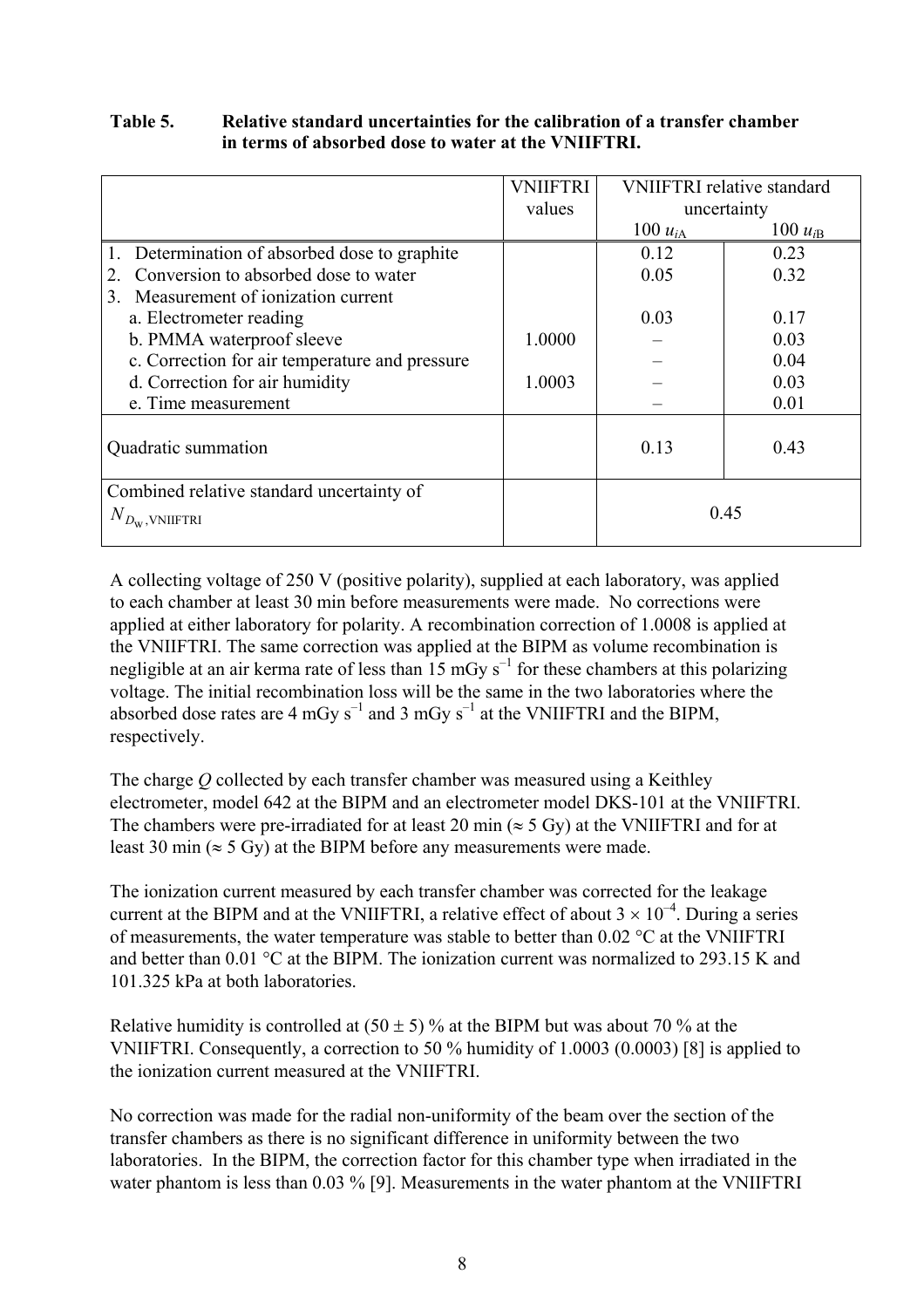indicate a radial non-uniformity over the section of the transfer chambers that would also result in a correction of less than 0.03 %.

Both laboratories use a horizontal beam of radiation and the thickness of the PMMA front window is included at the BIPM as a water-equivalent thickness in  $g \text{ cm}^{-2}$  in the positioning of the chamber. In addition, the BIPM applies a correction factor  $k_{pf}$  (0.9996) that accounts for the non-equivalence to water of the PMMA window in terms of interaction coefficients. The same waterproof sleeves were used at both laboratories and consequently no correction for the influence of the sleeve was necessary at either laboratory.

The relative standard uncertainty of the mean ionization current measured with each transfer chamber over the short period of calibration was estimated to be  $10^{-4}$  at the BIPM (2 to 4 calibrations with repositioning, in series of 30 measurements for each chamber). At the VNIIFTRI, a relative standard uncertainty of  $3 \times 10^{-4}$  is more appropriate.

Contributions to the relative standard uncertainty of  $N_{D,\text{w lab}}$  are listed in Table 6. The two laboratories determine absorbed dose by methods that are quite different and not correlated except in terms of the data used to calculate the mass energy-absorption coefficient ratios. Consequently, the combined uncertainty of the result of the comparison is obtained by summing in quadrature the uncertainties of  $\dot{D}_{w,BIPM}$  and  $\dot{D}_{w,NNIIFTRI}$ , taking into account the correlations mentioned above, together with the contributions arising from the use of transfer chambers. These latter contributions are the uncertainty in determining the ionization currents, in establishing the distance to the reference plane and in their depth positioning.

The uncertainty of the ratio  $D_{w, VNIIFTRI} / D_{w,BIPM}$  is derived from the uncertainty budgets of both laboratories (see Tables 1 and 2), and adding the uncertainties associated with the use of transfer chambers (see Table 5). The correlations arising from the use of mass energy absorption coefficients and absorbed dose to kerma ratios in the measurement methods at both laboratories are taken into account by applying estimated correlation coefficients *f*k of 0.95 and 0.7, respectively, to the uncertainties  $u_{k, \text{corr}}$  from both laboratories, as given in:

$$
u_{R,\text{NMI}}^{2} = u_{c,\text{NMI}}^{2} + u_{c,\text{BIPM}}^{2} - \sum (f_{k} u_{k,\text{corr}})_{\text{NMI}}^{2} - \sum (f_{k} u_{k,\text{corr}})_{\text{BIPM}}^{2}.
$$
 (5)

#### **4. Results of the comparison**

The result of the comparison,  $R_{D,w}$ , is expressed in the form

$$
R_{D,w} = N_{D,w} \sqrt{\text{N}} \sqrt{N_{D,w}} \sqrt{\text{N}} \tag{6}
$$

where the mean value of measurements made at VNIIFTRI prior to and following those made at the BIPM for each chamber is compared with the mean of the measurements made at the BIPM under the same conditions as indicated in section 3. Table 7 gives the relevant values of  $N_{Dw}$  for the two transfer chambers.

The comparison result is taken as the unweighted mean value of both transfer chambers,  $R_{Dw}$  = 0.9967 with a combined standard uncertainty for the comparison of 0.0043. The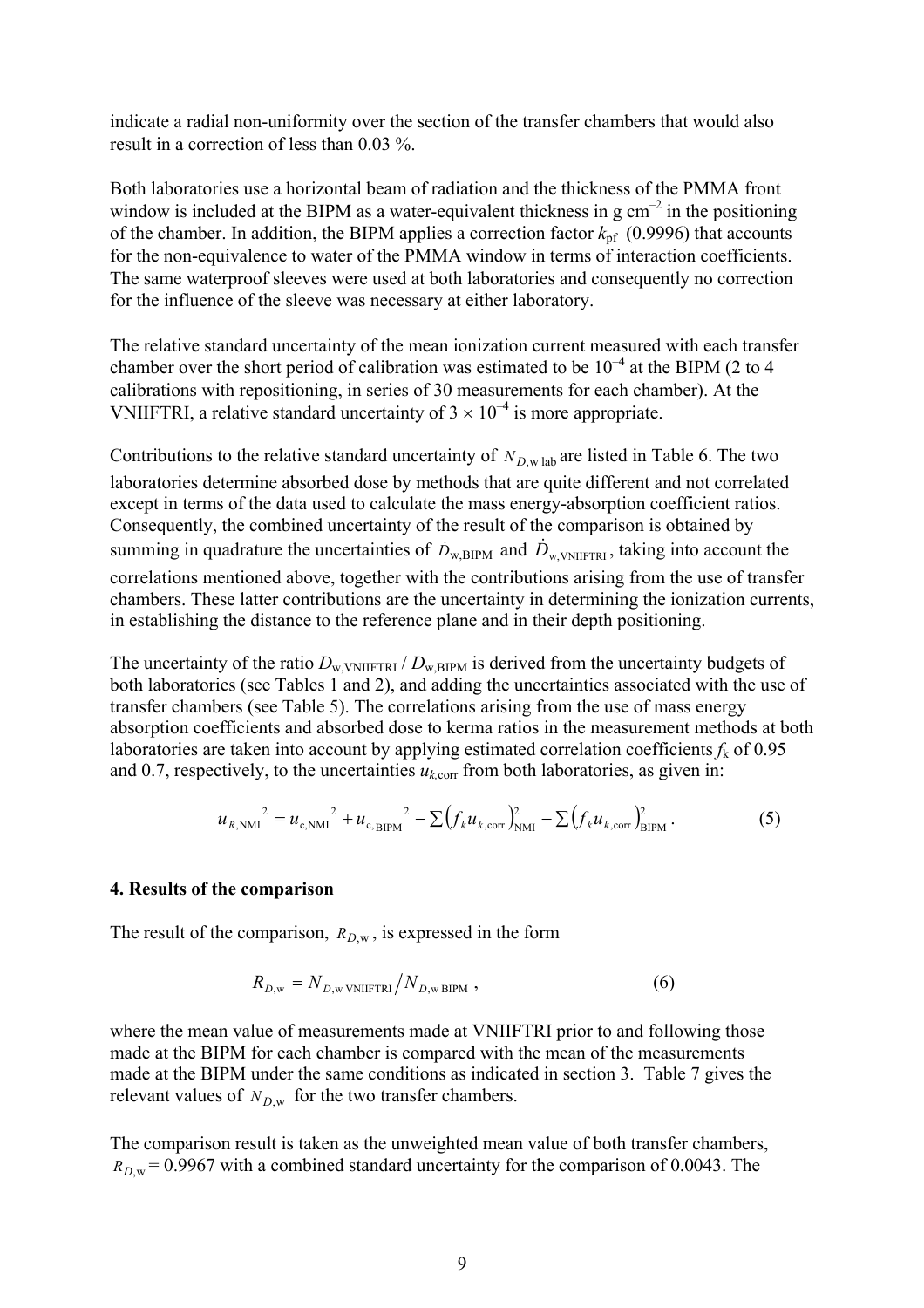difference between the absorbed dose to water standards of the VNIIFTRI and the BIPM is not significant given the combined uncertainty.

|                                                | <b>VNIIFTRI</b> |           | <b>BIPM</b> |           | <b>VNIIFTRI/</b> |           |
|------------------------------------------------|-----------------|-----------|-------------|-----------|------------------|-----------|
|                                                |                 |           |             |           | <b>BIPM</b>      |           |
| <b>Relative standard uncertainty of</b>        | $100 s_i$       | $100 u_i$ | 100 $s_i$   | $100 u_i$ | 100 $s_i$        | $100 u_i$ |
| Absorbed dose rate to water                    | 0.13            | 0.38      | 0.20        | 0.21      | 0.24             | 0.30      |
| (Tables 1 to 3 and 5)                          |                 |           |             |           |                  |           |
| Ionization current of each transfer<br>chamber | 0.03            | 0.18      | 0.02        | 0.02      | 0.04             | 0.18      |
| Distance                                       |                 | 0.01      |             | 0.02      |                  | 0.02      |
| Depth in water                                 |                 | 0.05      |             | 0.05      |                  | 0.07      |
| <b>Relative standard uncertainties of</b>      |                 |           |             |           |                  |           |
| $N_{D,\text{w lab}}$                           |                 |           |             |           |                  |           |
| quadratic summation                            | 0.13            | 0.42      | 0.20        | 0.22      |                  |           |
| combined uncertainty                           | 0.44            |           |             | 0.30      |                  |           |
| Relative standard uncertainties of $R_{D,w}$   |                 |           |             |           |                  |           |
| quadratic summation                            |                 |           |             |           | 0.24             | 0.36      |
| combined uncertainty, $u_c$                    |                 |           |             |           |                  | 0.43      |

## **Table 6. Estimated relative standard uncertainties of the calibration factor,**  $N_{D,\text{w lab}}$ , of the transfer chambers and of the comparison result,  $R_{D,\text{w}}$ .

## **Table 7. Results of the comparison**

| <b>NE</b> | $N_{\overline{D}, \mathrm{w}$ vniiftri | $N_{D,\text{w BIPM}}$      | $R_{D,\mathrm{w}}$ | $u_{\rm c}$ |
|-----------|----------------------------------------|----------------------------|--------------------|-------------|
| Chamber   | / $Gy \mu C^{-1}$                      | / Gy $\mu$ C <sup>-1</sup> |                    |             |
| 2404      | 44.64                                  | 44.78 <sub>7</sub>         | 0.9967             | 0.0043      |
| 2410      | 44.05                                  | $44.20_1$                  | 0.9966             | 0.0043      |
|           |                                        | Mean values                | 0.9967             | 0.0043      |

## **6. Conclusions**

The primary standards of absorbed dose to water of the VNIIFTRI (Russia) and the BIPM are in agreement ( $R_{D,w} = 0.9967$ ,  $u_c = 0.0043$ ) within the comparison uncertainties. The result will be used as the basis for an entry to the BIPM key comparison database and the determination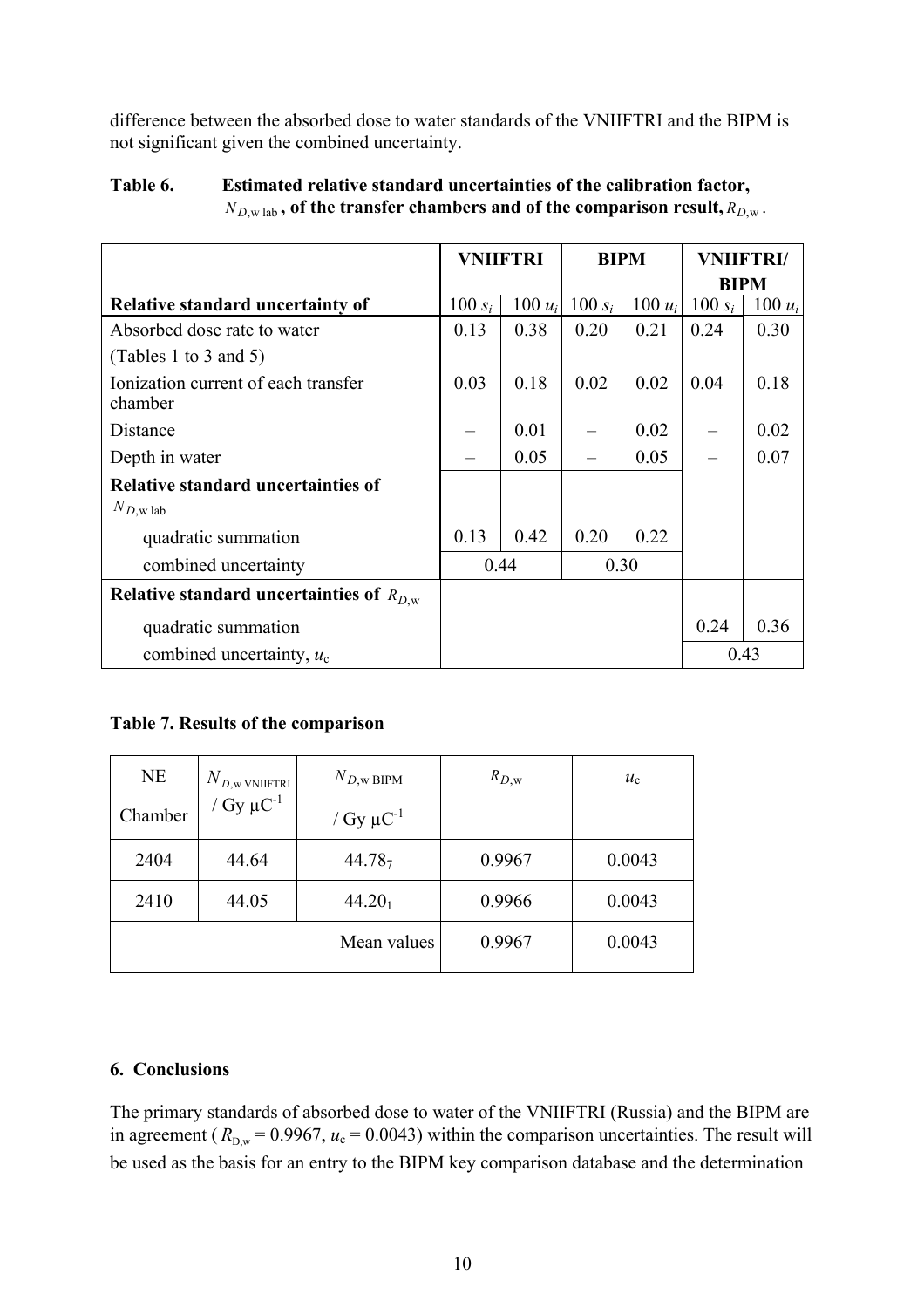of degrees of equivalence between each of the national metrology institutes (NMIs) that have made such comparisons.

Figure 1 shows the results of the comparisons to date between each NMI and the BIPM [10 - 17]. The uncertainties shown on the graph are the standard uncertainties for each comparison result. The distribution of the results of the BIPM comparisons for the thirteen NMIs shown has a standard uncertainty of  $2.3 \times 10^{-3}$ . When similar methods are used there are correlations between the results that need to be taken into account when comparing one NMI with another. However, the results for absorbed dose to water obtained from graphite calorimetry and cavity theory, shown as open circles in the figure, do not indicate any systematic difference between this method and that using photon-fluence scaling (black circles).





## **References**

- [1] BERLYAND V.A., BREGADZE Y.I. The national standard of the unit of absorbed dose rate of photon ionizing radiation, , *Izmeritel'naya Tekhnika*, 1985, **4**, 5-7 (in Russian).
- [2] BERLYAND V.A., BREGADZE Y.I., TSURIEV S.M.S. Working standard for unit of absorbed dose of photon ionizing radiation in water, *Izmeritel'naya Tekhnika*, 1986, **4**, 51-53 (translated from Russian).
- [3] BOUTILLON M., PERROCHE A.-M., Ionometric determination of absorbed dose to water for cobalt-60 gamma rays, *Phys. Med. Biol.*, 1993, **38**, 439-454.
- [4] BIPM, Constantes physiques pour les étalons de mesure de rayonnement, *BIPM Com. Cons. Etalons Mes. Ray. Ionisants*, 1985, Section (I) **11**, p. R45 (Paris : Offilib).